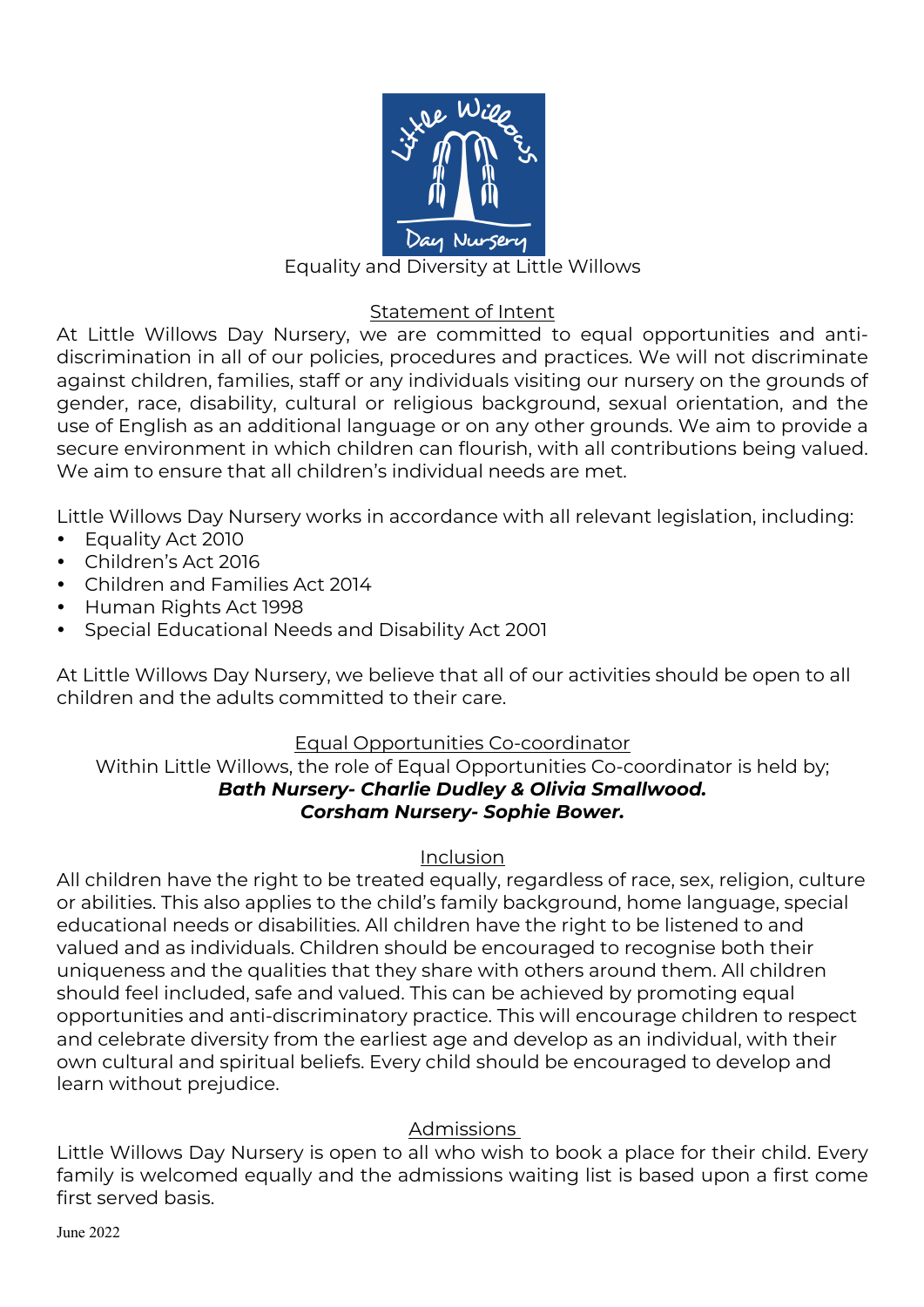The induction process of a new child and their families to the nursery ensures that all children and their parents/carers are treated as individuals and respected. By adding in details of religions, cultural or family background or any additional needs, we can ensure that the child's individual requirements are being met. All staff, parents and external agencies when necessary, will be provided with the same information.

Each child will have the same opportunities to experience a challenging and enjoyable programme of development and learning, where no child will be made to feel different or left out.

## Special Needs

The management and staff of Little Willows Day nursery recognise that there is a wide range of needs that are specific to each individual child. We will consider all needs of the children in our care and ensure that everything possible is being done to meet these needs as they arise. All planning of activities will take into consideration any special educational needs or disabilities of the children and staff involved and extra provisions will be in place to ensure children and staff can be included in the activity. The role of Special Educational Needs Co-coordinator within Little Willows is held by: *Bath Nursery: Laura Harrison & Louise Brocklebank .* 

# Food and Diet

The staff will work closely with parents/carers to ensure that children's medical, cultural or religious needs are met regarding their diet. Dietary forms are available on request for parents/carers to update information when required. Every effort is made to ensure that the food provided within the nursery promotes all children's health and well-being whilst respecting their individual needs.

## Curriculum and Resources

All children are respected, with their individuality and potential being recognised, valued and nurtured. Activities and the use of play equipment offer children the opportunity to develop in an enabling environment, free from prejudice and discrimination. Children are offered various opportunities to explore, acknowledge and value the diversity in the world and their surrounding community.

Little Willows Day Nursery follows the Early Years Foundation Stage framework whilst planning the activities for all children within the nursery, guaranteeing that children's individual educational and developmental needs are being met, incorporating children's interests and family backgrounds, including family's festivals and celebrations.

Resources within the nursery are selected to give the children in our care, a balanced view of the world and an appreciation of the rich diversity of our multi-racial and multicultural society. The resources and play equipment provided are age appropriate.

Little Willows staff are committed to working with various external agencies and families to ensure equality of opportunity and inclusive practice.

## Festivals and Major Events

At Little Willows Day Nursery, our aim is to demonstrate a respectful awareness of all of the major events and festivals in the lives of the children and families in our society and welcome the diversity of the backgrounds from which these events originate. Activities and displays positively reflect the history and culture of living in a multicultural society.